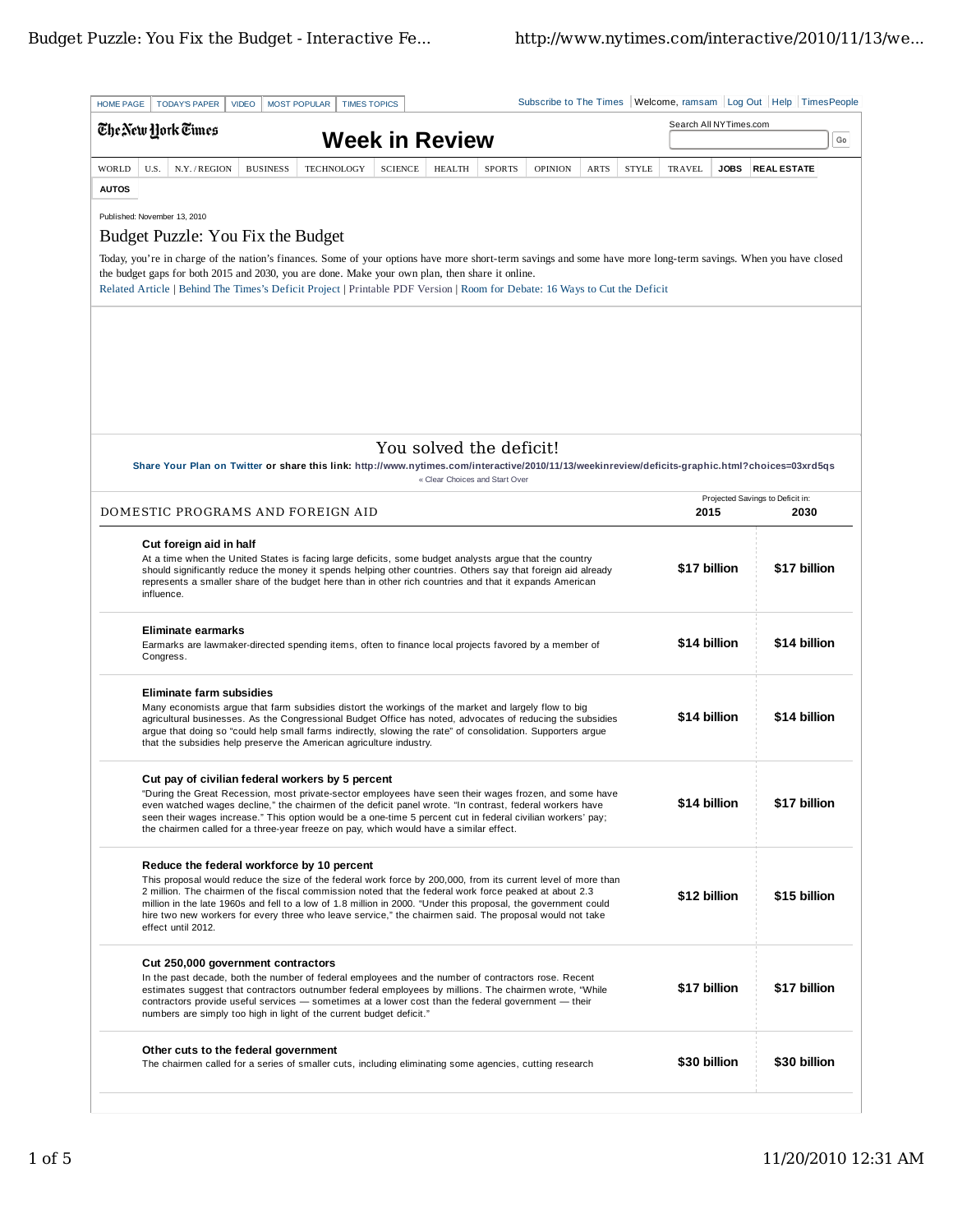|   | funds for fossil fuels, reducing funds for the Smithsonian and the National Park Service, eliminating certain<br>regional subsidies, and eliminating the Office of Safe and Drug-Free Schools.                                                                                                                                                                                                                                                                                                                                                                                                                                                                                                                                                                                              |                              |                                          |
|---|---------------------------------------------------------------------------------------------------------------------------------------------------------------------------------------------------------------------------------------------------------------------------------------------------------------------------------------------------------------------------------------------------------------------------------------------------------------------------------------------------------------------------------------------------------------------------------------------------------------------------------------------------------------------------------------------------------------------------------------------------------------------------------------------|------------------------------|------------------------------------------|
|   | Cut aid to states by 5 percent<br>In the past decade, even before the stimulus bill, state aid rose significantly, as a share of the economy. In<br>2005, it equaled 3.4 percent of gross domestic product, compared with 2.3 percent in 1990 and 3.3 percent<br>in 1980. Cutting state aid, advocates say, would persuade states to spend more efficiently and reduce<br>waste. Opponents worry about the effects on education, poverty and public safety.                                                                                                                                                                                                                                                                                                                                 | \$29 billion                 | \$42 billion                             |
|   | MILITARY                                                                                                                                                                                                                                                                                                                                                                                                                                                                                                                                                                                                                                                                                                                                                                                    | 2015                         | Projected Savings to Deficit in:<br>2030 |
| X | Reduce nuclear arsenal and space spending<br>Would reduce number of nuclear warheads to 1,050, from 1,968. Would also reduce the number of<br>Minuteman missiles and funding for nuclear research and development, missile development and<br>space-based missile defense.                                                                                                                                                                                                                                                                                                                                                                                                                                                                                                                  | \$19 billion                 | \$38 billion                             |
| X | Reduce military to pre-Iraq War size and further reduce troops in Asia and Europe<br>"This option," according to the bipartisan Sustainable Defense Task Force, "would cap routine U.S. military<br>presence in Europe and Asia at 100,000 personnel, which is 26 percent below the current level and 33<br>percent below the level planned for the future. All told, 50,000 personnel would be withdrawn." The option<br>would also reduce the standing size of the military as the wars in Irag and Afghanistan wind down.                                                                                                                                                                                                                                                                | \$25 billion                 | \$49 billion                             |
| X | <b>Reduce Navy and Air Force fleets</b><br>Under this option, the Navy would build 48 fewer ships and retire 37 more ships than now scheduled.<br>Overall, the battle fleet would shrink to 230 ships, from 286. In addition, the Air Force would retire two<br>tactical fighter wings and reduce the number of fighter jets it planned to purchase.                                                                                                                                                                                                                                                                                                                                                                                                                                        | \$19 billion                 | \$24 billion                             |
| X | Cancel or delay some weapons programs<br>This option would cancel the purchase of some expensive equipment, like the F35 fighter jet and MV-22<br>Osprey, with less expensive equipment that the bipartisan Sustainable Defense Task Force judged to have<br>similar capability. It would delay other purchases. Research and development spending, which the task<br>force considered a relic of the cold war arms race, would be reduced.                                                                                                                                                                                                                                                                                                                                                 | \$19 billion                 | \$18 billion                             |
| X | Reduce noncombat military compensation and overhead<br>Would change health-care plan for veterans who had not been wounded in battle. Premiums, which have not<br>risen in a decade, would rise. More veterans would receive health insurance from employer. This option<br>would also take some benefits, like housing allowances, into account when tying military raises to civilian<br>pay raises. Currently, increases in those benefits come on top of pay raises. The military would also reduce<br>the length and frequency of combat tours. No unit or person will be sent to a combat zone for longer than a<br>year, and they will not be sent back involuntarily without spending at least two years at home.                                                                   | \$23 billion                 | \$51 billion                             |
| X | FOREIGN TROOP LEVELS: CHOOSE ONE OR NONE<br>Reduce the number of troops in Iraq and Afghanistan to 60,000 by 2015<br>Reduce the number of troops in Iraq and Afghanistan to 60,000 by 2015 Today, the United States military<br>has 100,000 troops in Afghanistan and 50,000 in Irag. The Obama Administration plans to reduce these<br>numbers in coming years but has not specified troop levels. Defense and budget experts say this 60,000<br>option would be faster than what is now planned. The savings is the difference between the administration's<br>projected spending and the spending under this option.<br>Reduce the number of troops in Iraq and Afghanistan to 30,000 by 2013<br>Reducing troops by to 30,000 from 60,000 could save an additional \$20 billion by 2030. | \$51 billion<br>\$86 billion | \$149 billion<br>\$169 billion           |
|   | <b>HEALTH CARE</b>                                                                                                                                                                                                                                                                                                                                                                                                                                                                                                                                                                                                                                                                                                                                                                          | 2015                         | Projected Savings to Deficit in:<br>2030 |
| X | Enact medical malpractice reform<br>Many doctors believe so-called defensive medicine – ordering tests and procedures to avoid lawsuits – is a<br>major reason health costs are so high. This option would begin to reduce the chances of large malpractice<br>verdicts, and supporters believe, also reduce rising medical costs. Opponents say it could reduce doctors'<br>incentives to avoid errors. The savings estimate comes from the Congressional Budget Office.                                                                                                                                                                                                                                                                                                                   | \$8 billion                  | \$13 billion                             |
|   | MEDICARE COSTS: CHOOSE ONE OR NONE<br>Increase the Medicare eligibility age to 68<br>Those who favor raising the eligibility age for Medicare often say that Americans are living longer and<br>should work longer. And, some say, the new health-care bill will allow people in their late 60s without<br>employer-provided insurance to buy a policy through an exchange. Opponents say that low-income workers                                                                                                                                                                                                                                                                                                                                                                           | \$8 billion                  | \$56 billion                             |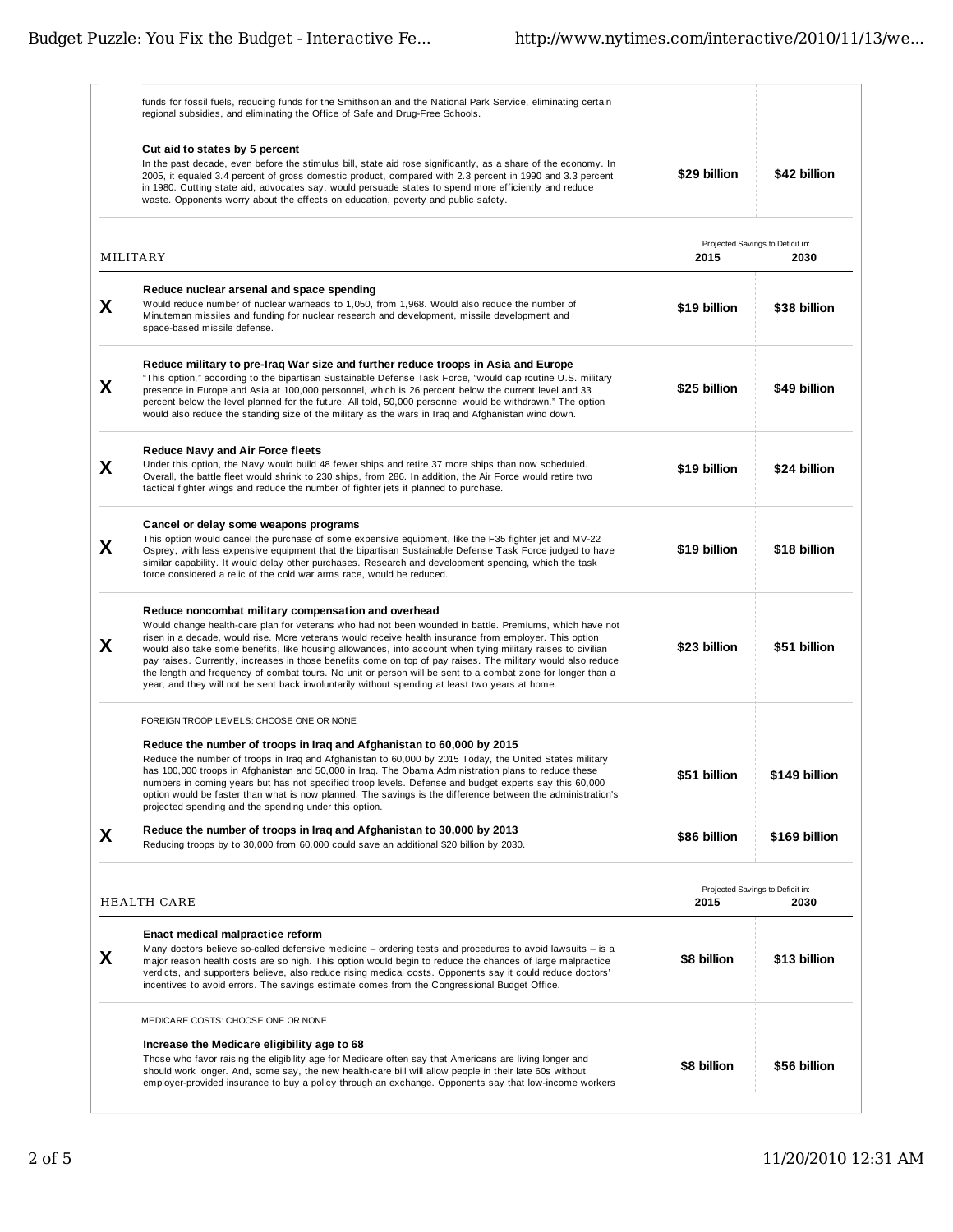|   | have experienced the lowest increases in longevity, and they need Medicare the most.                                                                                                                                                                                                                                                                                                                                                                                                                                                                                                                                                                                                    |                                                  |                                          |
|---|-----------------------------------------------------------------------------------------------------------------------------------------------------------------------------------------------------------------------------------------------------------------------------------------------------------------------------------------------------------------------------------------------------------------------------------------------------------------------------------------------------------------------------------------------------------------------------------------------------------------------------------------------------------------------------------------|--------------------------------------------------|------------------------------------------|
| X | Increase the Medicare eligibility age to 70<br>This option would save nearly \$50 billion more than increasing the age to 68 would.                                                                                                                                                                                                                                                                                                                                                                                                                                                                                                                                                     | \$8 billion                                      | \$104 billion                            |
| X | Reduce the tax break for employer-provided health insurance<br>This option would reduce the tax break for employer-provided health insurance, by slowly adjusting the cap,<br>so that it increases at the rate of economic growth, rather than the growth in health costs – which tends to<br>be significantly faster. Over time, more employer spending on health insurance would be taxed.                                                                                                                                                                                                                                                                                            | \$41 billion                                     | \$157 billion                            |
| X | Cap Medicare growth starting in 2013<br>This option would cap the Medicare growth at G.D.P. growth plus 1 percentage point, starting in 2013.<br>Among other things, this would crack down on many hospitals and doctors with the highest costs.                                                                                                                                                                                                                                                                                                                                                                                                                                        | \$29 billion                                     | \$562 billion                            |
|   | <b>SOCIAL SECURITY</b>                                                                                                                                                                                                                                                                                                                                                                                                                                                                                                                                                                                                                                                                  | 2015                                             | Projected Savings to Deficit in:<br>2030 |
|   | CHANGING THE RETIREMENT AGE: CHOOSE ONE OR NONE                                                                                                                                                                                                                                                                                                                                                                                                                                                                                                                                                                                                                                         |                                                  |                                          |
|   | Raise the Social Security retirement age to 68<br>The increase in longevity has caused some to favor higher eligibility ages for Social Security. This option<br>would gradually raise the age from the currently planned 67 to 68. Supporters say that the change would go<br>a long way toward fixing Social Security's shortfall, by reducing benefits and by encouraging people to work<br>(and thus pay payroll taxes) for longer. Opponents say that longevity increases have been smallest among<br>low-income workers, who need Social Security the most.                                                                                                                       | \$13 billion                                     | \$71 billion                             |
| X | Raise the Social Security retirement age to 70<br>This option would gradually raise the age to 70, potentially saving an additional \$175 billion.                                                                                                                                                                                                                                                                                                                                                                                                                                                                                                                                      | \$13 billion                                     | \$247 billion                            |
| X | Reduce Social Security benefits for those with high incomes<br>"Currently, initial Social Security benefits are determined in a way that allows them to grow with<br>economy-wide wage growth," says the Committee for a Responsible Federal Budget, a private group in<br>Washington. Under this option, workers below the 60th percentile of the lifetime earnings distribution would<br>continue to have their retirement benefits grow over time with average wage increases. But the benefits of<br>top earners would grow more slowly $-$ with inflation $-$ while benefits for workers just above the 60th<br>percentile would grow at a rate between inflation and wage growth. | \$6 billion                                      | \$54 billion                             |
|   | Tighten eligibility for disability<br>The costs of the disability insurance program, which is administrated by the Social Security Administration,<br>have been rising rapidly. This option would cut disability spending by 5 percent by focusing on states with<br>the loosest standards. Supporters note that growing numbers of workers are classified as disabled, though<br>the average job is less physically taxing. Opponents worry that injured or ill workers with few good job<br>prospects would be harmed.                                                                                                                                                                | \$9 billion                                      | \$17 billion                             |
|   | Use an alternate measure for inflation<br>Some economists believe that the Consumer Price Index overstates inflation, giving Social Security<br>recipients larger cost-of-living increases than necessary. This option would use a different, lower inflation<br>measure both for Social Security and in the tax code (thus pushing more households into higher brackets<br>over time). Supporters say the lower measure is more accurate. Opponents say it is less accurate for the<br>elderly, who buy a different mix of goods and services than other households.                                                                                                                   | \$21 billion                                     | \$82 billion                             |
|   | <b>EXISTING TAXES</b>                                                                                                                                                                                                                                                                                                                                                                                                                                                                                                                                                                                                                                                                   | Projected Savings to Deficit in:<br>2015<br>2030 |                                          |
|   | MODIFYING ESTATE TAXES: CHOOSE ONE OR NONE                                                                                                                                                                                                                                                                                                                                                                                                                                                                                                                                                                                                                                              |                                                  |                                          |
|   | The Lincoln-Kyl proposal<br>For the first time since early in the 20th century, there is no estate tax in $2010 - a$ feature of the 2001 Bush<br>tax cut. (The tax is scheduled to return in 2011, but this exercise assumes the cut will continue.) A<br>proposal by Senators Jon Kyl, an Arizona Republican, and Blanche Lincoln, an Arkansas Democrat, is the<br>most moderate of the estate-tax options here. It would exempt the first \$5 million from any taxable estate<br>and index this level to inflation over time. Any estate value above \$5 million would be taxed at a 35 percent<br>rate.                                                                              | \$12 billion                                     | \$20 billion                             |
|   | President Obama's proposal<br>President Obama's proposal is more agressive than Kyl-Lincoln, but would still cut the estate tax when<br>compared to the Clinton years. The Obama plan would exempt the first \$3.5 million from any taxable<br>estate. Any estate above \$3.5 million would be taxed at a 45 percent rate. These are the same provisions<br>that applied in 2009, as part of the 2001 Bush tax cut.                                                                                                                                                                                                                                                                     | \$24 billion                                     | \$45 billion                             |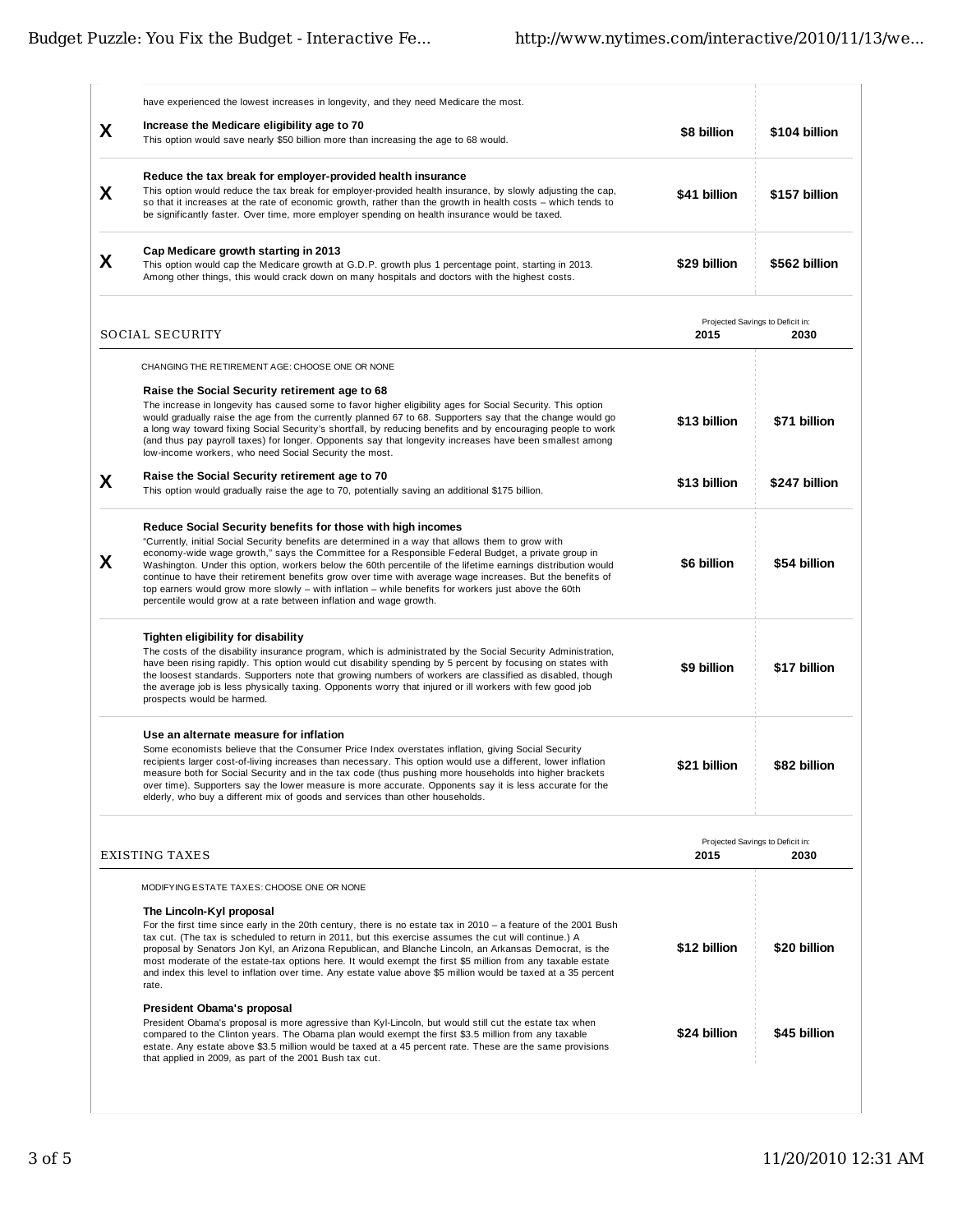| X | Return the estate tax to Clinton-era levels<br>Under President Bill Clinton, the estate tax exempted \$1 million from any taxable estate. This level would<br>not grow with inflation over time, subjecting more estates to the tax. The rate would start at 18 percent and<br>climb to 55 percent, as it did in the 1990s. The 55 percent rate would begin at \$3 million. If Congress takes<br>no action, this would become law on Jan. 1, 2011.                                                                                                            | \$50 billion  | \$104 billion                            |
|---|---------------------------------------------------------------------------------------------------------------------------------------------------------------------------------------------------------------------------------------------------------------------------------------------------------------------------------------------------------------------------------------------------------------------------------------------------------------------------------------------------------------------------------------------------------------|---------------|------------------------------------------|
|   | <b>INVESTMENT TAXES: CHOOSE ONE OR NONE</b>                                                                                                                                                                                                                                                                                                                                                                                                                                                                                                                   |               |                                          |
|   | President Obama's proposal<br>Capital gains and dividends are now untaxed for couples with incomes below \$68,000. For everyone else,<br>the tax rate is 15 percent. This option, proposed by President Obama, would raise the rate to 20 percent for<br>households making roughly \$250,000 a year and above.                                                                                                                                                                                                                                                | \$10 billion  | \$24 billion                             |
| X | Return rates to Clinton-era levels<br>This option would return rates to their level under President Bill Clinton: 10 percent on capital gains for<br>low-income households and 20 percent for everyone else, while dividends would again be taxed at the same<br>rate as ordinary income.                                                                                                                                                                                                                                                                     | \$32 billion  | \$46 billion                             |
|   | THE BUSH TAX CUTS                                                                                                                                                                                                                                                                                                                                                                                                                                                                                                                                             |               |                                          |
| X | Allow expiration for income above \$250,000 a year<br>This option would allow the expiration, on Jan. 1, of the Bush tax cuts for the top 2 percent or so of<br>households on the income distribution – those making \$250,000 or more. On average, the change would<br>equal about 2 percent of a given household's pretax income.                                                                                                                                                                                                                           | \$54 billion  | \$115 billion                            |
|   | Allow expiration for income below \$250,000 a year<br>This option would allow the expiration, on Jan. 1, of the Bush tax cuts for the bottom 98 percent or so of<br>households on the income distribution – those making \$250,000 or less. On average, the change would<br>equal about 2 percent of a given household's pretax income.                                                                                                                                                                                                                       | \$172 billion | \$252 billion                            |
| X | Payroll tax: Subject some incomes above \$106,000 to tax<br>When the payroll tax – which finances Social Security and Medicare – was created, it covered 90 percent of<br>all income. Today, with a ceiling at \$106,800, it covers closer to 80 percent. This option would gradually<br>raise the ceiling, until 90 percent of income was again subject to the tax.                                                                                                                                                                                          | \$50 billion  | \$100 billion                            |
|   |                                                                                                                                                                                                                                                                                                                                                                                                                                                                                                                                                               |               |                                          |
|   | NEW TAXES AND TAX REFORM                                                                                                                                                                                                                                                                                                                                                                                                                                                                                                                                      | 2015          | Projected Savings to Deficit in:<br>2030 |
|   | Millionaire's tax on income above \$1 million<br>Currently, the top tax brackets starts at about \$375,000. In past decades, it started at much higher income<br>level, after inflation is taken into account. This option – which the House passed last year but the Senate<br>did not - would create a new 5.4 percent surtax on income above \$1 million.                                                                                                                                                                                                  | \$50 billion  | \$95 billion                             |
| Χ | CLOSING TAX LOOPHOLES: CHOOSE ONE OR NONE                                                                                                                                                                                                                                                                                                                                                                                                                                                                                                                     |               |                                          |
|   | Eliminate loopholes, reduce rates (Bowles-Simpson plan)<br>The deficit commission proposed a series of tax overhaul plans. Each one would reduce tax breaks for<br>companies and individuals, while lowering tax rates. On the whole, the plans would raise revenue. One plan<br>would cut all tax breaks other than the child and earned-income tax credits and those for mortgages, health<br>and retirement benefits. The corporate tax would then be cut to 28 percent, from 35 percent, while<br>individual tax rates would be cut for all brackets too. | \$75 billion  | \$175 billion                            |
| X | Eliminate loopholes, but keep taxes slightly higher<br>This option is the same as the previous one $-$ except that tax rates would be cut less, raising more revenue<br>to reduce the deficit.                                                                                                                                                                                                                                                                                                                                                                | \$136 billion |                                          |
|   | Reduce mortgage deduction and others for high-income households<br>The benefits of the mortgage-interest deduction (and several other tax breaks) flow mostly to high-income<br>households – because they tend to have larger mortgages and have marginal income-tax rates. This option<br>would reduce the value of some of those breaks to high-income households.                                                                                                                                                                                          | \$25 billion  | \$54 billion                             |
| X | <b>National sales tax</b><br>Nearly every other rich country has a tax on consumption, also known as a value-added tax or national<br>sales tax. This option would impose a 5 percent consumption tax, exempting education, housing and<br>charitable giving.                                                                                                                                                                                                                                                                                                 | \$41 billion  | \$315 billion<br>\$281 billion           |